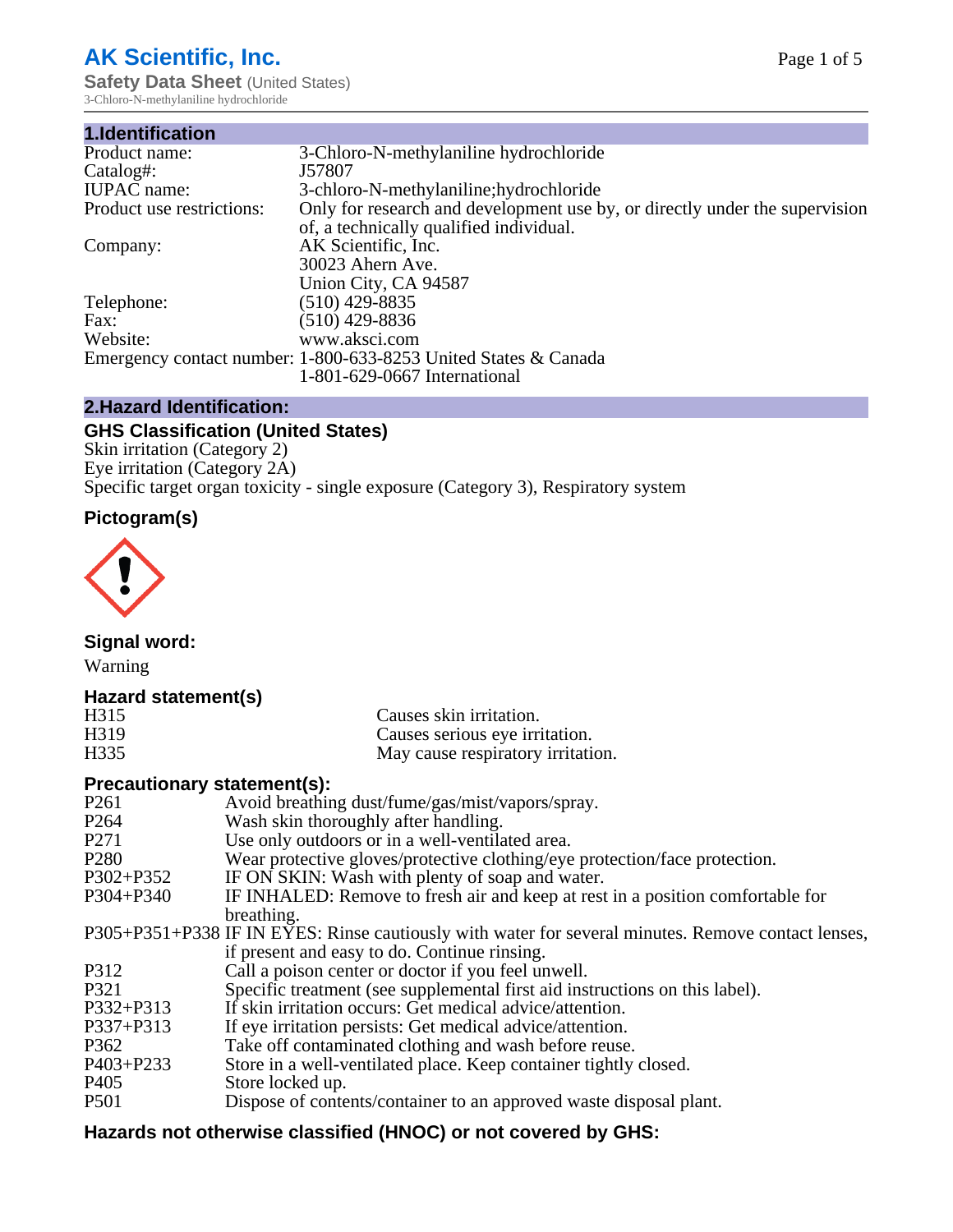#### none

#### **3.Composition/Information on Ingredients**

Purity:<br>EC:

Synonyms: Not available. CAS#: 152428-07-4<br>Purity: 95% 95% Not available.

### **4. First Aid Measures**

**General Information:** Immediately remove any clothing contaminated by the product. Move out of dangerous area. Consult a physician and show this safety data sheet.

**Inhalation:** Move person to fresh air. If not breathing, give artificial respiration. If breathing is difficult, give oxygen. Obtain medical aid.

**Skin contact:** Immediately flush skin with running water for at least 15 minutes while removing contaminated clothing and shoes. Wash clothing before reuse. Obtain medical aid immediately. **Eye contact:** Immediately flush open eyes with running water for at least 15 minutes. Obtain medical aid immediately.

**Ingestion:** Do NOT induce vomiting without medical advice. Rinse mouth with water. Never administer anything by mouth to an unconscious person. Obtain medical aid immediately.

**Most important symptoms and effects, both acute and delayed:** No further information available. Please see sections 2 and 11.

**Indication of any immediate medical attention and special treatment needed:** No further information available.

## **5. Fire Fighting Measures**

**Suitable extinguishing media:** Use water spray, dry chemical, carbon dioxide, or chemical foam. **Specific hazards arising from the chemical:** Carbon oxides, Hydrogen chloride, Nitrogen oxides. **Advice for firefighters:** As in any fire, wear a NIOSH-approved or equivalent, pressure-demand, self-contained breathing apparatus and full protective gear. During a fire, irritating and highly toxic gases may be generated by thermal decomposition or combustion.

#### **6. Accidental Release Measures**

**Personal precautions, protective equipment and emergency procedures:** Wear protective equipment and keep unprotected personnel away. Ensure adequate ventilation. Remove all sources of ignition. Prevent further leak or spill if safe to do so. For personal protective equipment, please refer to section 8.

**Environmental precautions:** Do not let product enter drains, other waterways, or soil.

**Methods and materials for containment and cleaning up:** Prevent further leak or spill if safe to do so. Vacuum, sweep up, or absorb with inert material and place into a suitable disposal container. Consult local regulations for disposal. See section 13 for further disposal information.

#### **7. Handling and Storage**

**Precautions for safe handling:** Avoid contact with skin, eyes, and personal clothing. Wash hands thoroughly after handling. Avoid breathing fumes. Use only with adequate ventilation. Wear suitable protective clothing, gloves, and eye/face protection. Keep away from sources of ignition. Minimize dust generation and accumulation. Keep container tightly closed. Open and handle container with care. Do not eat, drink, or smoke while handling.

**Conditions for safe storage, including any incompatibilities:** Store in a tightly-closed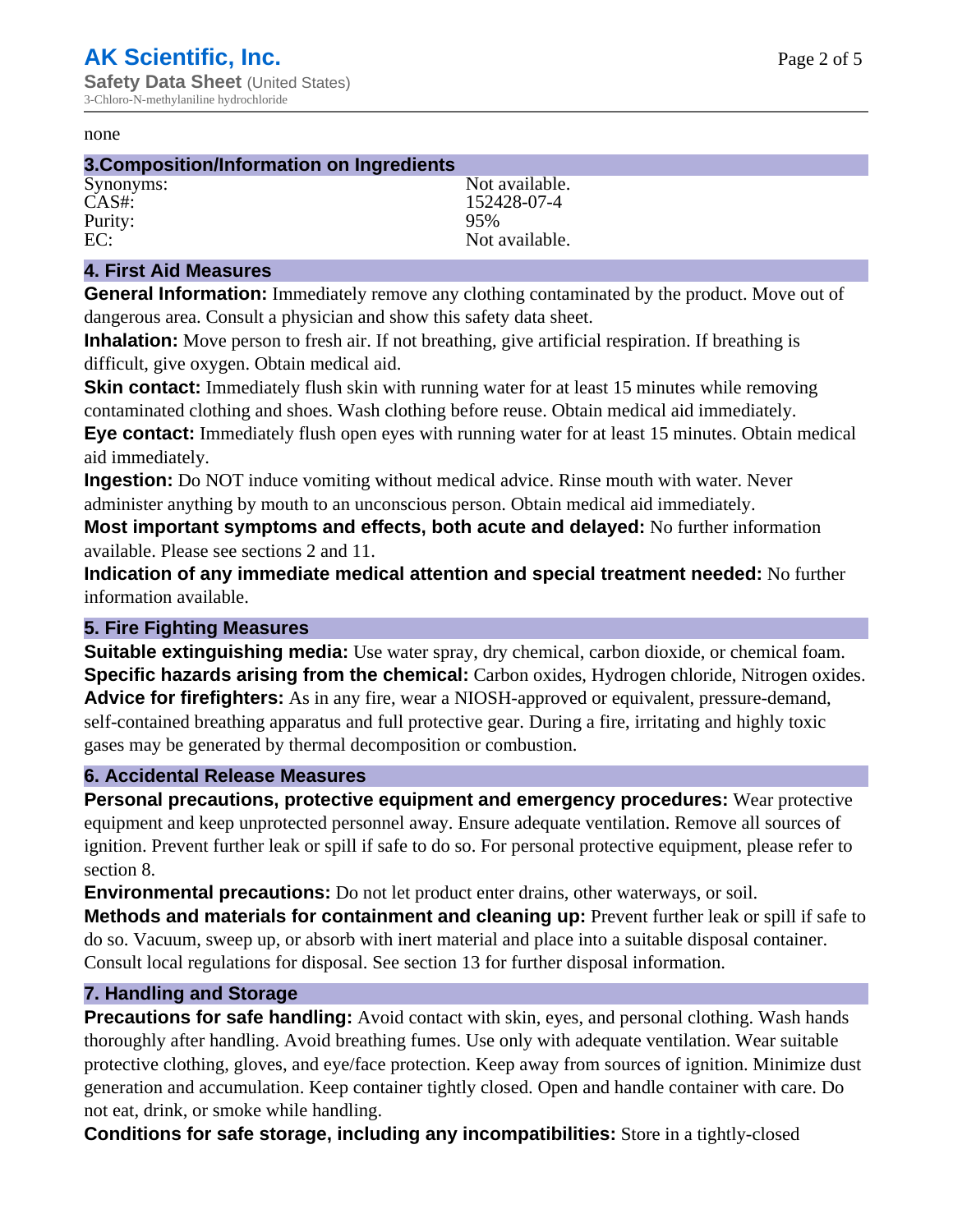container when not in use. Store in a cool, dry, well-ventilated area away from incompatible substances. Keep away from sources of ignition. ,Store long-term in a cool, dry place.

#### **8. Exposure Controls/Personal Protection**

#### **Exposure limits:**

OSHA PEL:<br>NIOSH REL: Not available. Not available. ACGIH TLV: Not available.

**Appropriate engineering controls:** Avoid contact with skin, eyes, and clothing. Wash hands before breaks and immediately after handling the product. Facilities storing or utilizing this material should be equipped with an eyewash fountain. Use adequate general and local exhaust ventilation to keep airborne concentrations low.

| <b>Personal protection</b> |                |
|----------------------------|----------------|
| Eyes:                      | Not Available. |
| Hands:                     | Not Available. |
| Skin and body:             | Not Available. |
| Respiratory:               | Not Available. |

## **9. Physical and Chemical Properties**

| <b>Physical State:</b>            | Solid                 |
|-----------------------------------|-----------------------|
| Molecular Formula:                | C7H9Cl2N              |
| Molecular Weight:                 | 178.06                |
| Odor:                             | Not available.        |
| $pH$ :                            | Not available.        |
| <b>Boiling Point Range:</b>       | Not available.        |
| Freezing/Melting Point:           | Not available.        |
| <b>Flash Point:</b>               | Not available.        |
| <b>Evaporation Rate:</b>          | Not available.        |
| Flammability(solid,gas):          | Please see section 2. |
| Explosive limits:                 | Not available.        |
| Vapor Pressure:                   | Not available.        |
| Vapor Density:                    | Not available.        |
| Solubility:                       | Not available.        |
| <b>Relative Density:</b>          | Not available.        |
| Refractive Index:                 | Not available.        |
| Volatility:                       | Not available.        |
| <b>Auto-ignition Temperature:</b> | Not available.        |
| Decomposition Temperature:        | Not available.        |
| <b>Partition Coefficient:</b>     | Not available.        |
|                                   |                       |

#### **10. Stability and Reactivity**

Reactivity: Not available.<br>
Chemical stability: Stable under re Possibility of hazardous reactions: Conditions to avoid: Dust generation. Incompatible materials: Strong oxidizing agents.

## **11. Toxicological Information**

RTECS# Not available. Acute toxicity: Not available.<br>
Routes of exposure: This is a multiple in the link of exposure in the link of the link of exposure. Symptoms related to the physical,chemical and toxicological characteristics:

Stable under recommended temperatures and pressures.<br>Not available. Hazardous decomposition products: Carbon oxides, Hydrogen chloride, Nitrogen oxides.

> Inhalation,eye contact,skin contact,ingestion. Skin contact may result in inflammation characterized by itching, scaling, reddening,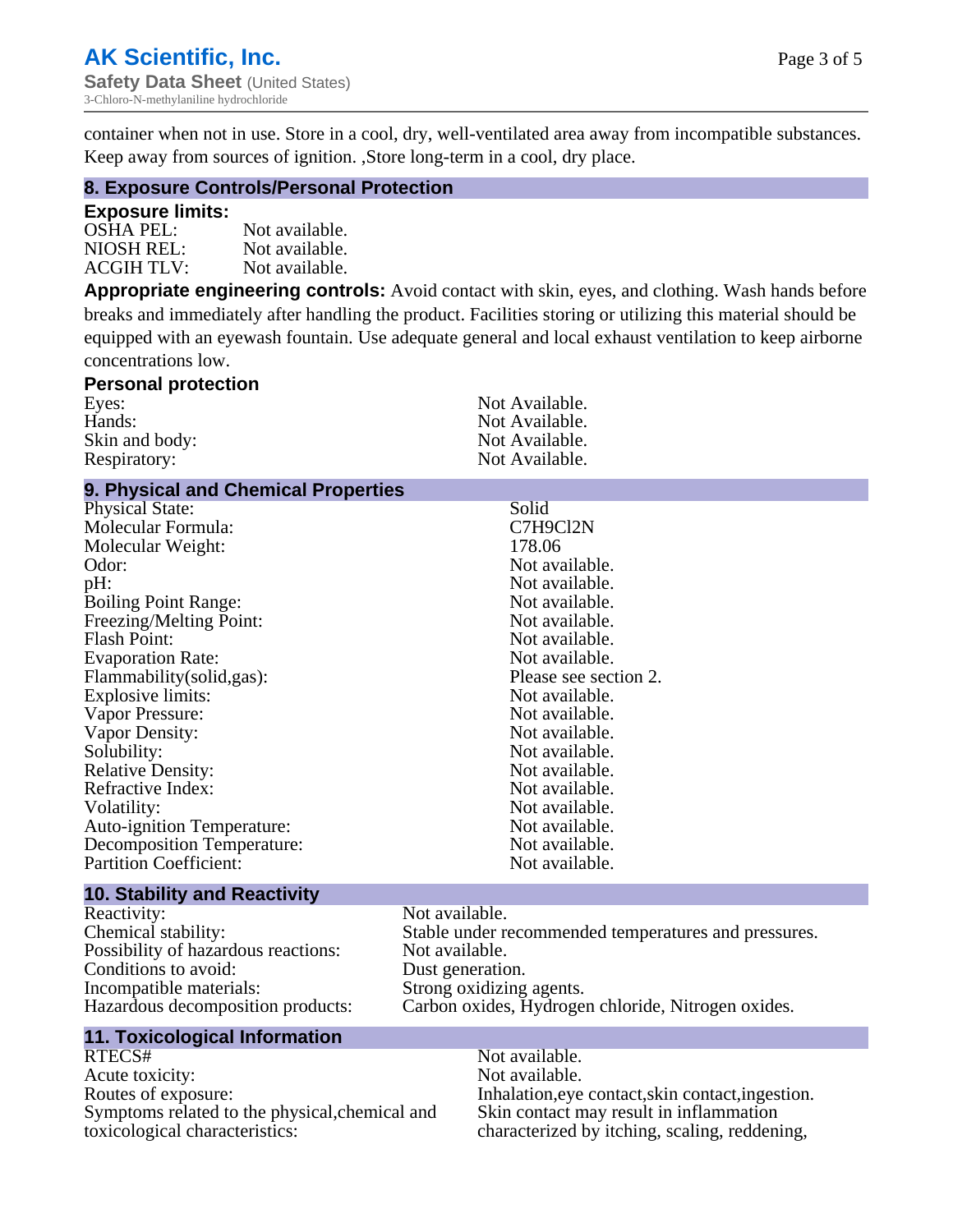- blistering, pain or dryness. Eye contact may result in redness, pain or severe eye damage. Inhalation may cause irritation of the lungs and respiratory system. Overexposure may result in serious illness or death.

#### **Carcinogenicity**

| IARC: | Not classified.                                                                                       |
|-------|-------------------------------------------------------------------------------------------------------|
| NTP:  | Not listed.                                                                                           |
| OSHA: | Not Available                                                                                         |
|       | Acute toxic effects: Inflammation of the eye is characterized by redness, watering, and itching. Skin |
|       | inflammation is characterized by itching, scaling, reddening, or, occasionally,                       |
|       | blistering.                                                                                           |

| <b>12. Ecological Information</b>                                                                                                                                                                                        |                                                           |                                                                                                                        |  |
|--------------------------------------------------------------------------------------------------------------------------------------------------------------------------------------------------------------------------|-----------------------------------------------------------|------------------------------------------------------------------------------------------------------------------------|--|
| Ecotoxicity:<br>Persistence and degradability:<br>Bioaccumulative potential:<br>Mobility in soil:<br>Other adverse effects:                                                                                              |                                                           | Not available.<br>Not available.<br>Not available.<br>Not available.<br>Not available.                                 |  |
| <b>13. Disposal Considerations</b>                                                                                                                                                                                       |                                                           |                                                                                                                        |  |
| Disposal of waste:<br>Disposal of packaging:                                                                                                                                                                             |                                                           | Not listed<br>Not listed                                                                                               |  |
| <b>14. Transportation Information</b>                                                                                                                                                                                    |                                                           |                                                                                                                        |  |
| <b>DOT (United States)</b><br>UN number:<br>Proper shipping name:<br>Transport hazard class:<br>Packing group:<br><b>IATA</b><br><b>UN Number:</b><br>Proper shipping name:<br>Transport hazard class:<br>Packing group: | Not DG                                                    | Not hazmat<br>Not available.<br>Not available.<br>Not available.<br>Not available.<br>Not available.<br>Not available. |  |
| <b>15. Regulatory Information</b>                                                                                                                                                                                        |                                                           |                                                                                                                        |  |
| <b>TSCA (United States)</b><br>Not Available.                                                                                                                                                                            |                                                           |                                                                                                                        |  |
| California Proposition 65:<br><b>NFPA Rating:</b>                                                                                                                                                                        | Not Available<br>Health:<br>Flammability:<br>Instability: | Not available.<br>Not available.<br>Not available.                                                                     |  |

## **16. Additional Information**

Revision Date: 09/13/2021 Printed Date: 09/13/2021

*The information above is believed to be accurate and represents the best information currently available to us. However, we make no warranty of merchantability or any other warranty, express or implied, with respect to such information, and we assume no liability resulting from its use. Users should make their*